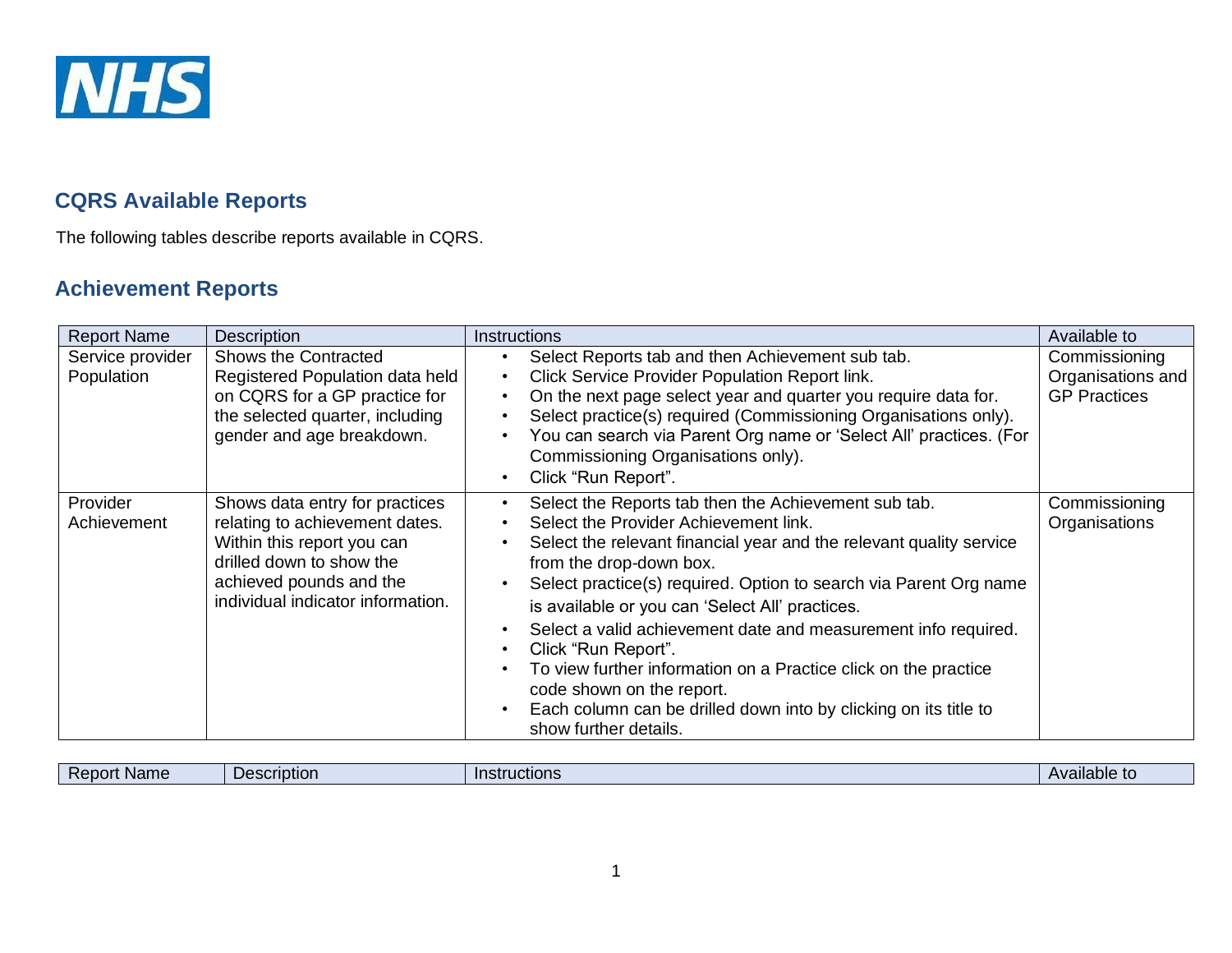

| Detailed<br>Provider<br>Achievement                                        | Provides information on how<br>many checks were<br>completed cumulatively.<br>Report shows input data<br>from multiple practices.                                                                                                | Select the Reports tab then Detailed Provider Achievement' on<br>the achievement sub tab.<br>Set the relevant financial year.<br>$\bullet$<br>Select Service (e.g. Learning Disabilities).<br>$\bullet$<br>Select All practices.<br>Select relevant Achievement.<br>$\bullet$<br>Run the report for Exporting.<br>At the foot of the report, drill down into 'LDGROUP'.<br>$\bullet$<br>At the foot of the report, drill down into 'Payment'.<br>$\bullet$<br>At the foot of the report, drill down into 'LD001'.<br>$\bullet$<br>Click "Run Report".<br>$\bullet$<br>Practice(s) can be drilled down into by clicking the practice code<br>shown on the report.<br>At the bottom of the report is a list of the groups making up the<br>report totals. These can be drilled down into by clicking on their<br>name to show further details. | Commissioning<br>Organisations |
|----------------------------------------------------------------------------|----------------------------------------------------------------------------------------------------------------------------------------------------------------------------------------------------------------------------------|----------------------------------------------------------------------------------------------------------------------------------------------------------------------------------------------------------------------------------------------------------------------------------------------------------------------------------------------------------------------------------------------------------------------------------------------------------------------------------------------------------------------------------------------------------------------------------------------------------------------------------------------------------------------------------------------------------------------------------------------------------------------------------------------------------------------------------------------|--------------------------------|
| Personalised<br>Care<br>Adjustment<br>Provider<br>Exclusion /<br>Exception | Presents exception/exclusion<br>information for all practices<br>selected. There is an option<br>to click into the organisation<br>ID to view further info; can<br>then click into the domains<br>and the individual indicators. | Select the Reports tab then the Achievement sub tab.<br>$\bullet$<br>Select the Personalised Care Adjustment Provider Exclusion /<br>Exception link.<br>Select the relevant financial year and the quality service (usually<br>$\bullet$<br>QOF) from the drop-down box.<br>You will then be given option to select practice(s) which can be<br>searched via Parent Org and Select All.<br>Select the achievement date you would like to view data for from<br>the drop-down box.<br>Click "Run Report".<br>$\bullet$<br>Each column can be drilled down into by clicking on its title to<br>show further details.                                                                                                                                                                                                                           | Commissioning<br>Organisations |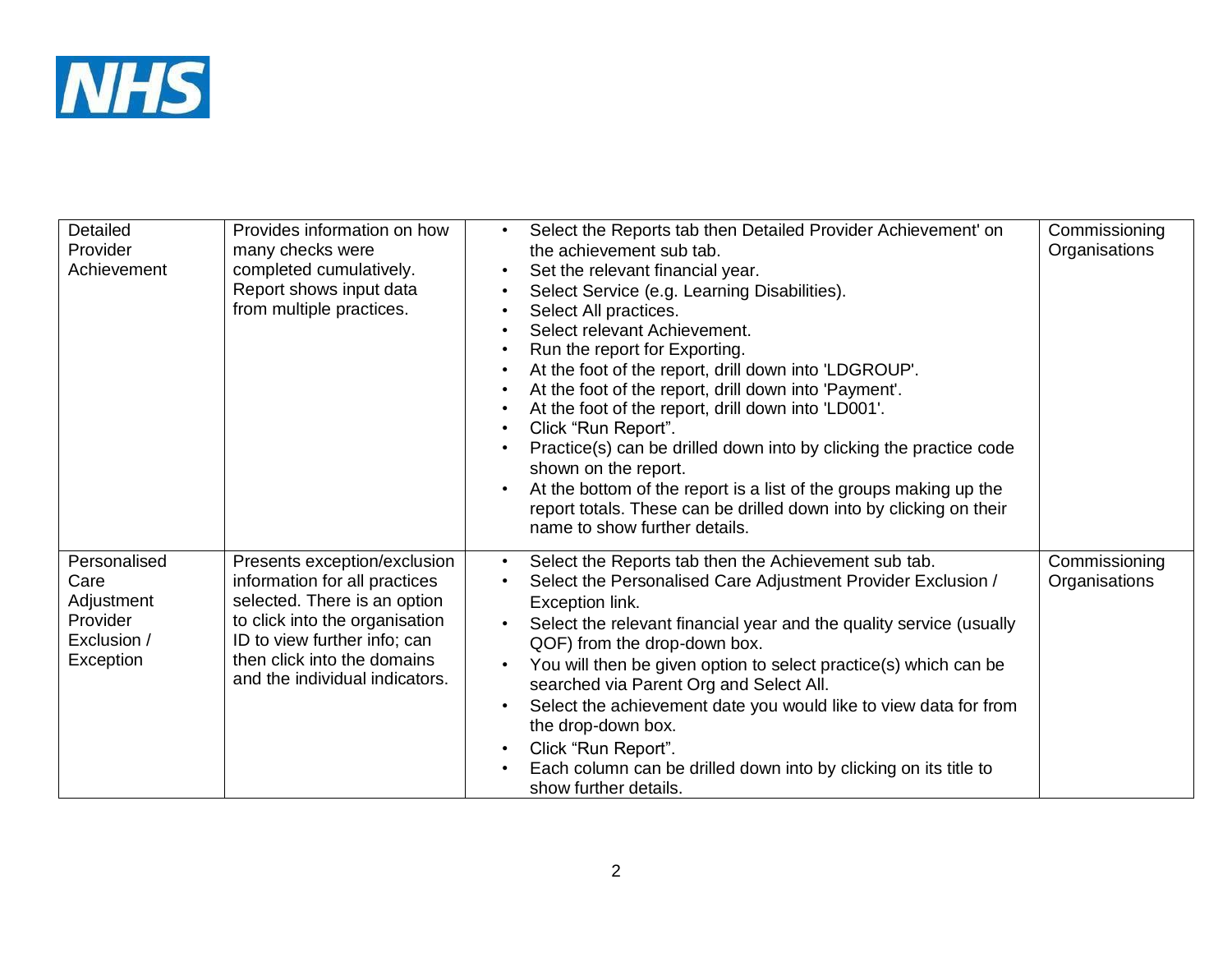

| <b>Report Name</b>                                                         | <b>Description</b>                                                                                                                                                                                                                                           | Instructions                                                                                                                                                                                                                                                                                                                                                                                                                                                                                                                                                          | Available to                                              |
|----------------------------------------------------------------------------|--------------------------------------------------------------------------------------------------------------------------------------------------------------------------------------------------------------------------------------------------------------|-----------------------------------------------------------------------------------------------------------------------------------------------------------------------------------------------------------------------------------------------------------------------------------------------------------------------------------------------------------------------------------------------------------------------------------------------------------------------------------------------------------------------------------------------------------------------|-----------------------------------------------------------|
| Personalised<br>Care<br>Adjustment<br>Provider<br>Exclusion /<br>Exception | Exception/exclusion info will<br>be presented with option to<br>click into the domains and the<br>individual indicators.                                                                                                                                     | Select the Reports tab then the Achievement sub tab.<br>$\bullet$<br>Select the Personalised Care Adjustment Provider Exclusion /<br>Exception link.<br>Select the relevant financial year and the quality service (usually<br>QOF) from the drop-down box.<br>Select the relevant achievement date.<br>$\bullet$<br>Click "Run Report".<br>$\bullet$<br>Each row can be drilled down into by clicking on its title to show<br>$\bullet$<br>further details.                                                                                                          | Commissioning<br>Organisations and<br><b>GP Practices</b> |
| Achievement<br>Summary                                                     | Shows full details of an<br>achievement per service and<br>achievement date. Useful for<br>QOF achievement as the<br>report has the option to drill<br>down into each domain /<br>indicator to view individual<br>achieved points and<br>prevalence figures. | Select the Reports tab, which will default to the Achievement sub<br>tab underneath.<br>Select the "Achievement Summary" link.<br>Set the relevant Financial Year.<br>Ignore the DES, LES, LQI, QOF boxes.<br>$\bullet$<br>Select Quality & Outcome Framework (QOF) from the drop-down<br>menu.<br>Select practice required. Option to search via Parent Org name.<br>Select the relevant Achievement Date from the drop-down box.<br>Ignore the formatting option. • Click "Run Report".<br>$\bullet$<br>Each row can be drilled down into by clicking on its title. | Commissioning<br>Organisations and<br><b>GP Practices</b> |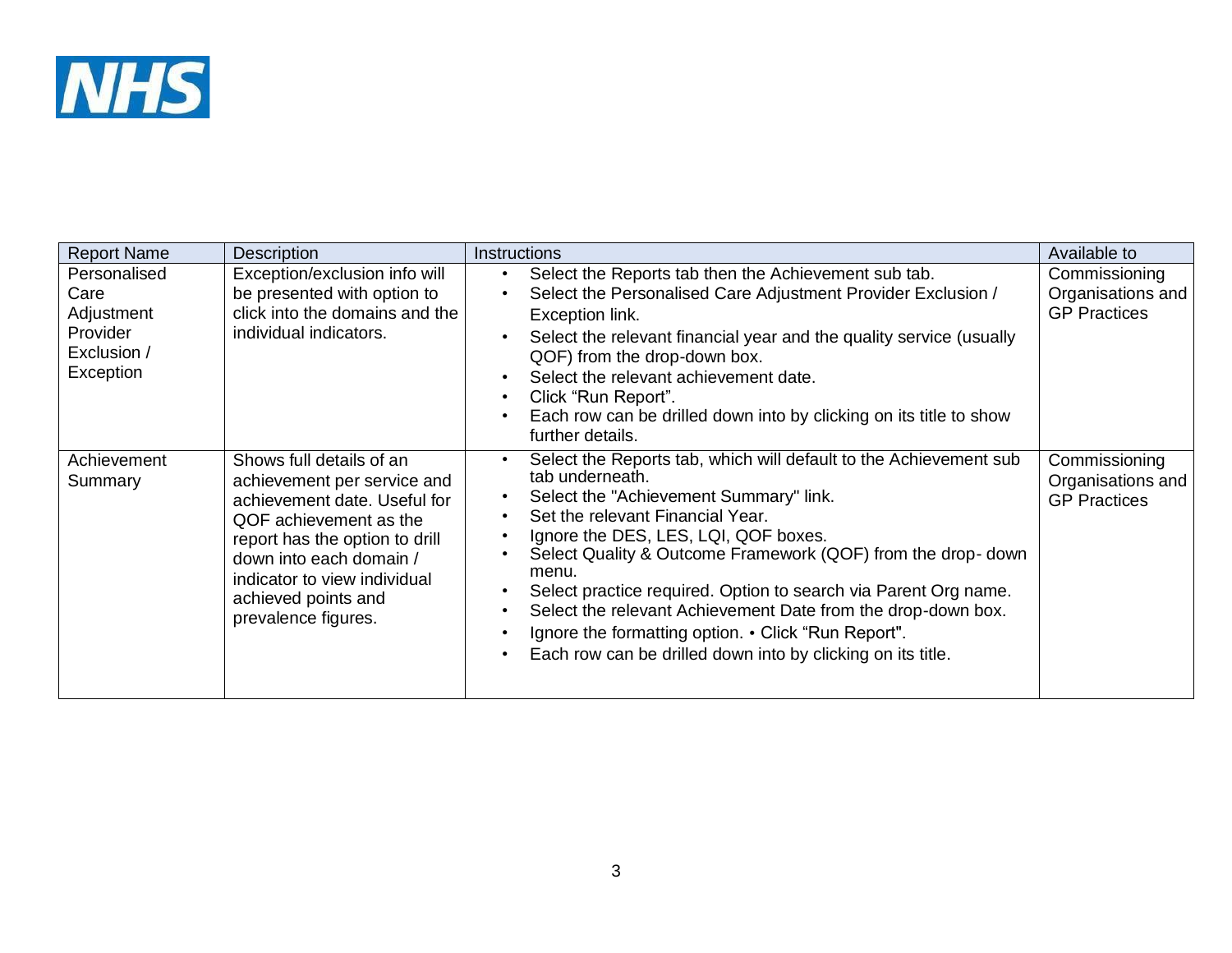

| Provider<br>Achievement<br>Trend  | Shows the achieved<br>points/pounds per<br>month/quarter per<br>practice.                                 | Select Reports tab then Achievement sub tab (default sub tab).<br>$\bullet$<br>Click the Provider Achievement Trend link.<br>Select the relevant financial year and the quality service from the<br>$\bullet$<br>drop-down boxes.<br>You will then be given option to select practice(s) which can be<br>searched via Parent Org and Select All.<br>Select the Frequency (monthly or quarterly) and the Measurement<br>$\bullet$<br>(points, pounds, or max points).<br>Click "Run Report". At the bottom of the report is a list of the<br>$\bullet$<br>groups making up the report totals. These can be drilled down into<br>by clicking on their name. | Commissioning<br>Organisations                            |
|-----------------------------------|-----------------------------------------------------------------------------------------------------------|-----------------------------------------------------------------------------------------------------------------------------------------------------------------------------------------------------------------------------------------------------------------------------------------------------------------------------------------------------------------------------------------------------------------------------------------------------------------------------------------------------------------------------------------------------------------------------------------------------------------------------------------------------------|-----------------------------------------------------------|
| <b>Report Name</b>                | <b>Description</b>                                                                                        | Instructions                                                                                                                                                                                                                                                                                                                                                                                                                                                                                                                                                                                                                                              | Available to                                              |
| <b>Annual Activity</b><br>Summary | The report shows all submitted<br>data and payments for the<br>selected GP practice for a<br>single year. | Select Reports tab then Achievement sub tab (default sub tab).<br>Click on Annual Activity Summary.<br>$\bullet$<br>Select relevant Financial Year (defaults to current).<br>Choose Payment Type(s) required.<br>$\bullet$<br>To display Management Information in the report tick the MI<br>option.<br>Select the relevant GP Practice.<br>Click "Run Report".                                                                                                                                                                                                                                                                                           | Commissioning<br>Organisations and<br><b>GP Practices</b> |

# **Declaration Reports**

| .<br>ructions<br>Des.<br>10<br><b>Name</b><br>ПС<br>$R_{\rm th}$<br>JOF.<br>чнашь. |  |  | scription |  |  |
|------------------------------------------------------------------------------------|--|--|-----------|--|--|
|------------------------------------------------------------------------------------|--|--|-----------|--|--|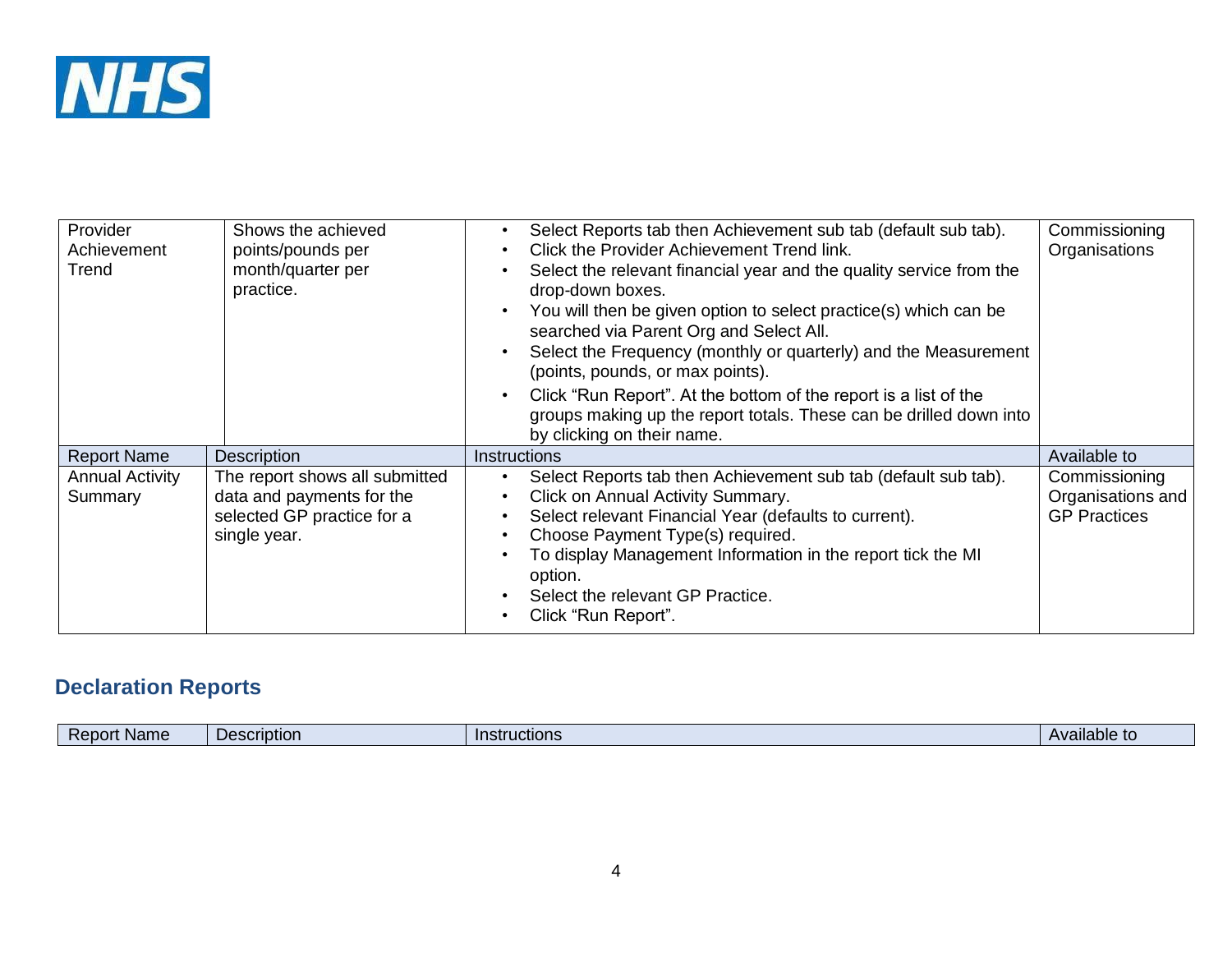

| Payment<br><b>Declaration</b>        | This report will show the status<br>of the payments.<br>It will also show if the practice<br>has submitted data or not, on a<br>month to month basis for the<br>whole financial year. | Select the reports tab, then declarations tab.<br>Click on the payment declarations link.<br>$\bullet$<br>Select the relevant financial year.<br>Select the payment type you require.<br>$\bullet$<br>Select practice required. Option to search via Parent Org name is<br>available.<br>Select the declaration status required.<br>Click "Run Report".  | Commissioning<br>Organisations<br>and<br><b>GP Practices</b> |
|--------------------------------------|---------------------------------------------------------------------------------------------------------------------------------------------------------------------------------------|----------------------------------------------------------------------------------------------------------------------------------------------------------------------------------------------------------------------------------------------------------------------------------------------------------------------------------------------------------|--------------------------------------------------------------|
| Aspiration<br>payment<br>declaration | Shows information regarding<br>the Quality Outcomes<br>Framework (QOF) aspiration<br>payments per individual<br>practice.                                                             | Select the Reports tab then the Declarations sub tab.<br>$\bullet$<br>Select the Aspiration Payment Declaration link.<br>Select the relevant financial year.<br>Select which payment type required.<br>Select practice required. Option to search via Parent Org name is<br>available.<br>Select the required declaration status.<br>Click "Run Report". | Commissioning<br>Organisations<br>and<br><b>GP</b> Practices |

| <b>Report Name</b>        | <b>Description</b>                                    | <i>Instructions</i>                                                                                                                                                                                                                                                   | Available to                   |
|---------------------------|-------------------------------------------------------|-----------------------------------------------------------------------------------------------------------------------------------------------------------------------------------------------------------------------------------------------------------------------|--------------------------------|
| Provider<br>Participation | Shows the status of service<br>offers to GP practices | Select the Reports tab, then the Participation Management sub<br>tab Select the Provider Participation link.<br>Select the DES Payment type. The select all function on this<br>screen will select all practices.<br>Select run for exporting.<br>Click "Run Report". | Commissioning<br>Organisations |

| Report<br>เstructions<br><b>DACCLIDE</b><br><b>Name</b><br>, , , ,<br>1011<br>$\overline{\phantom{0}}$ | $\bullet$<br><b>Wallable in</b> |
|--------------------------------------------------------------------------------------------------------|---------------------------------|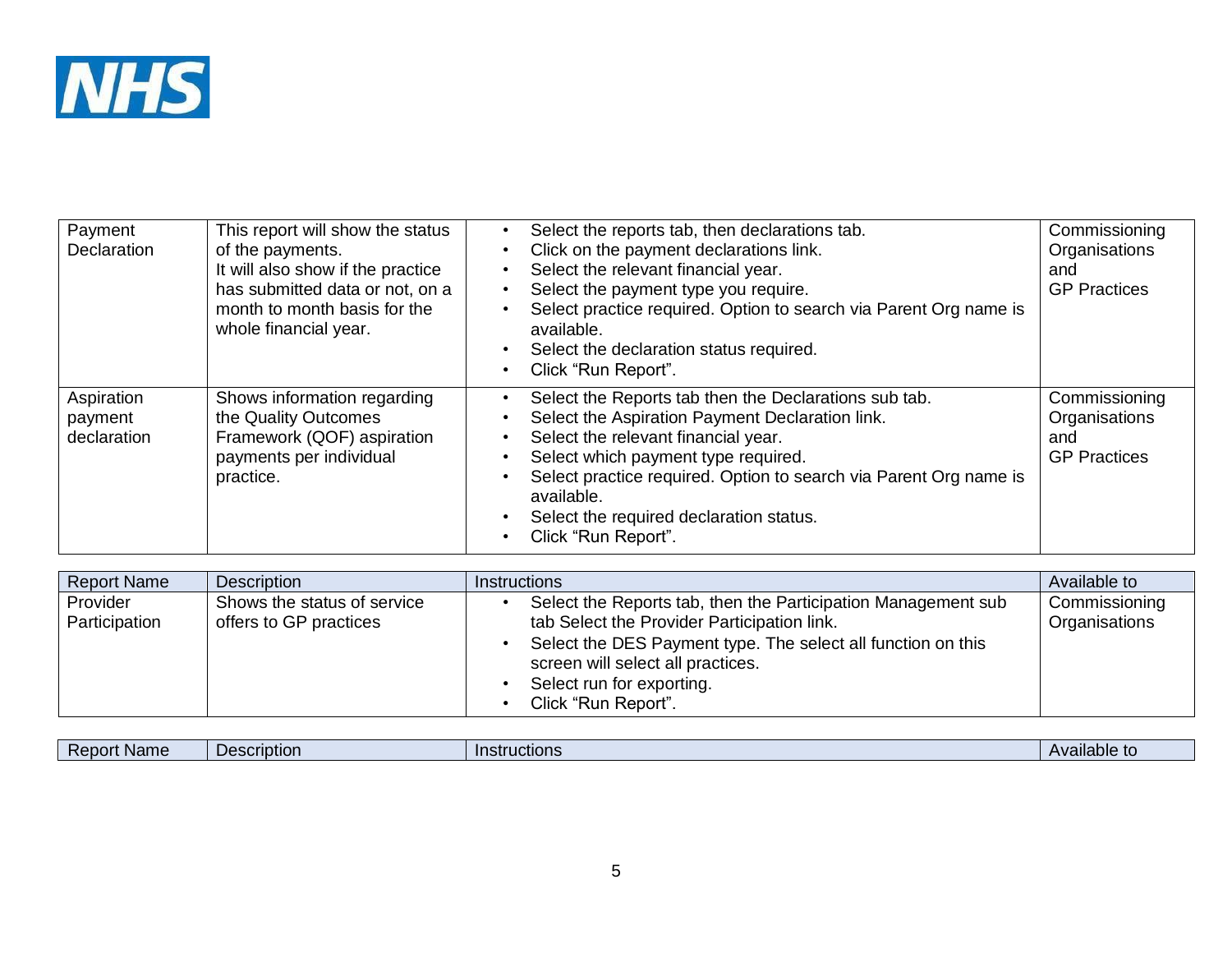

| Provider<br>aspiration<br>payment<br>declaration | Shows information regarding<br>the QOF aspiration with the<br>option to view multiple<br>practices' data. | Select the Reports tab then the Declarations sub tab.<br>Select the Provider Aspiration Payment Declaration link.<br>Select the relevant financial year, Service, and payment period.<br>Select organisation(s). Option to search per Parent Org and<br>Select All.                      | Commissioning<br>Organisations |
|--------------------------------------------------|-----------------------------------------------------------------------------------------------------------|------------------------------------------------------------------------------------------------------------------------------------------------------------------------------------------------------------------------------------------------------------------------------------------|--------------------------------|
|                                                  |                                                                                                           | Declaration Status can be set to 'All' or changed to reflect what<br>information is required.<br>Click "Run Report".<br>$\bullet$                                                                                                                                                        |                                |
| Provider<br>payment<br>declaration               | Shows declaration statuses of<br>multiple practices for a<br>particular service.                          | Select the Reports tab then the Declarations sub tab.<br>$\bullet$<br>Select the Provider Payment Declaration link.<br>Select the relevant financial year, the quality service, and the<br>payment period.<br>Select organisation(s). Option to search per Parent Org and<br>Select All. | Commissioning<br>Organisations |
|                                                  |                                                                                                           | Declaration Status can be set to 'All' or changed to reflect what<br>$\bullet$<br>information is required.<br>Click "Run Report".                                                                                                                                                        |                                |

## **Participation Management Reports Data Entry**

| <b>Name</b> | Jescription | ּ       | אומפוונ    |
|-------------|-------------|---------|------------|
| Report      |             | iuuunia | aliable to |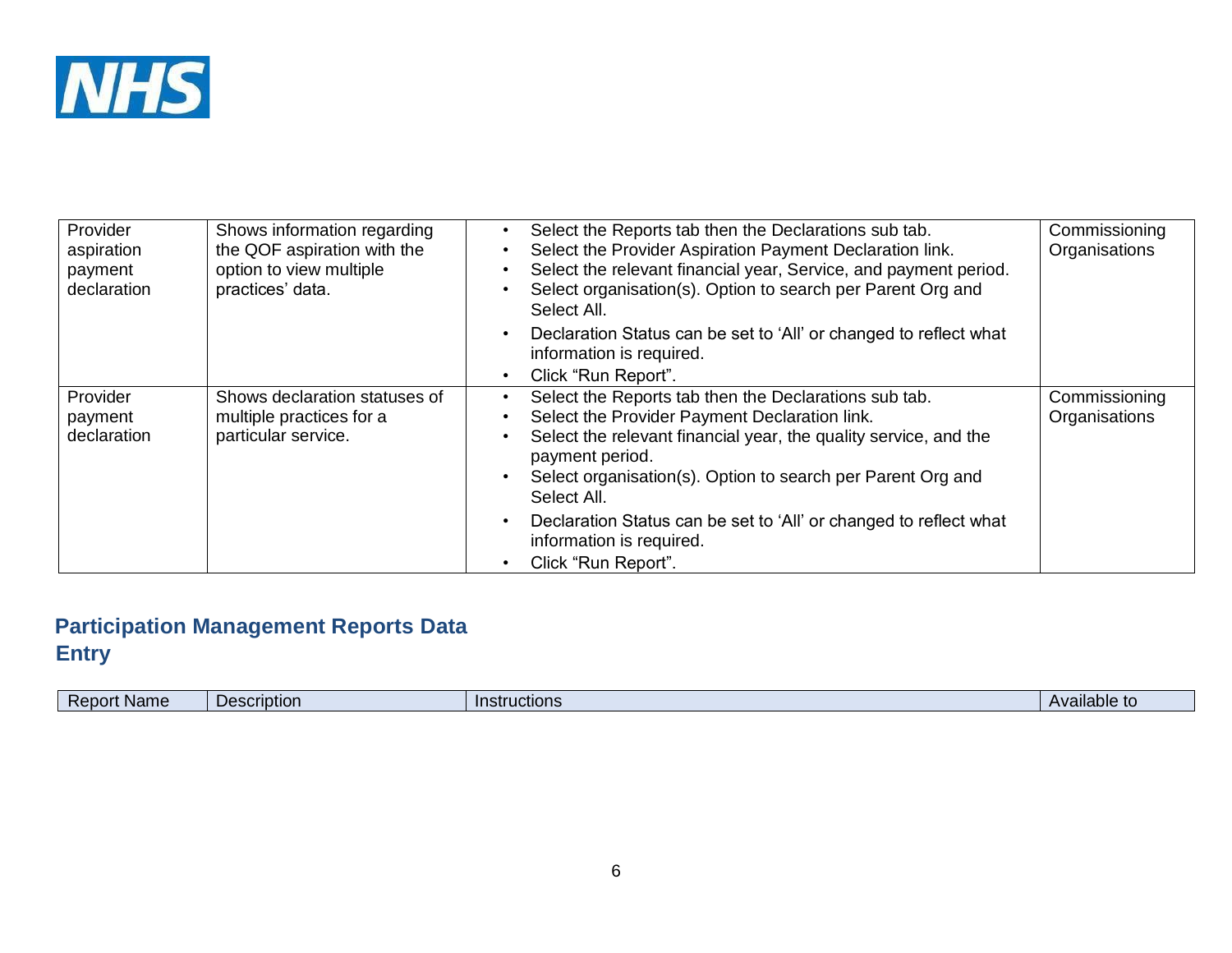

| Data submission                      | Show the latest automatic and<br>manual submission dates and<br>the relevant achievement dates.<br>If you want details for a single<br>achievement date set both the<br>start and end dates to that date. | Select the Reports tab then the Data Entry sub tab.<br>Select the Data Submission link and select the relevant financial<br>year.<br>Select a service from the drop-down box and select a<br>practice/practices required.<br>Use the default service dates or select the dates required.<br>$\bullet$<br>Click "Run Report".<br>$\bullet$ | Commissioning<br>Organisations |
|--------------------------------------|-----------------------------------------------------------------------------------------------------------------------------------------------------------------------------------------------------------|-------------------------------------------------------------------------------------------------------------------------------------------------------------------------------------------------------------------------------------------------------------------------------------------------------------------------------------------|--------------------------------|
| Data entry QS<br>data complete       | Shows which GP practices<br>have completed their manual<br>indicators. While different<br>quality services can be selected<br>it is specifically written for QOF.                                         | Select the Reports tab then the Data Entry sub tab.<br>Select the Data Entry Quality Service Data Complete link.<br>Choose the QS from the drop-down box. These are listed in short<br>format (e.g. LD1415 for Learning Disabilities Health Check<br>Scheme).<br>Click "Run Report".                                                      | Commissioning<br>Organisations |
| Data<br>QSI<br>entry<br>data missing | Shows which GP practices<br>have not completed their<br>manual indicators. While<br>different quality services can be<br>selected it is specifically written<br>for QOF.                                  | Select the Reports tab then the Data Entry sub tab.<br>$\bullet$<br>Select the Data Entry Quality Service Data Missing link.<br>$\bullet$<br>Select the QS from the drop-down box. These are listed in short<br>format (e.g. LD1415 for Learning Disabilities Health Check<br>Scheme).<br>Click "Run Report".                             | Commissioning<br>Organisations |

# **Administrative Reports**

| <b>Name</b><br>Available<br>uctions<br><b>Description</b><br><b>Report</b><br>ι το<br>. . |
|-------------------------------------------------------------------------------------------|
|-------------------------------------------------------------------------------------------|